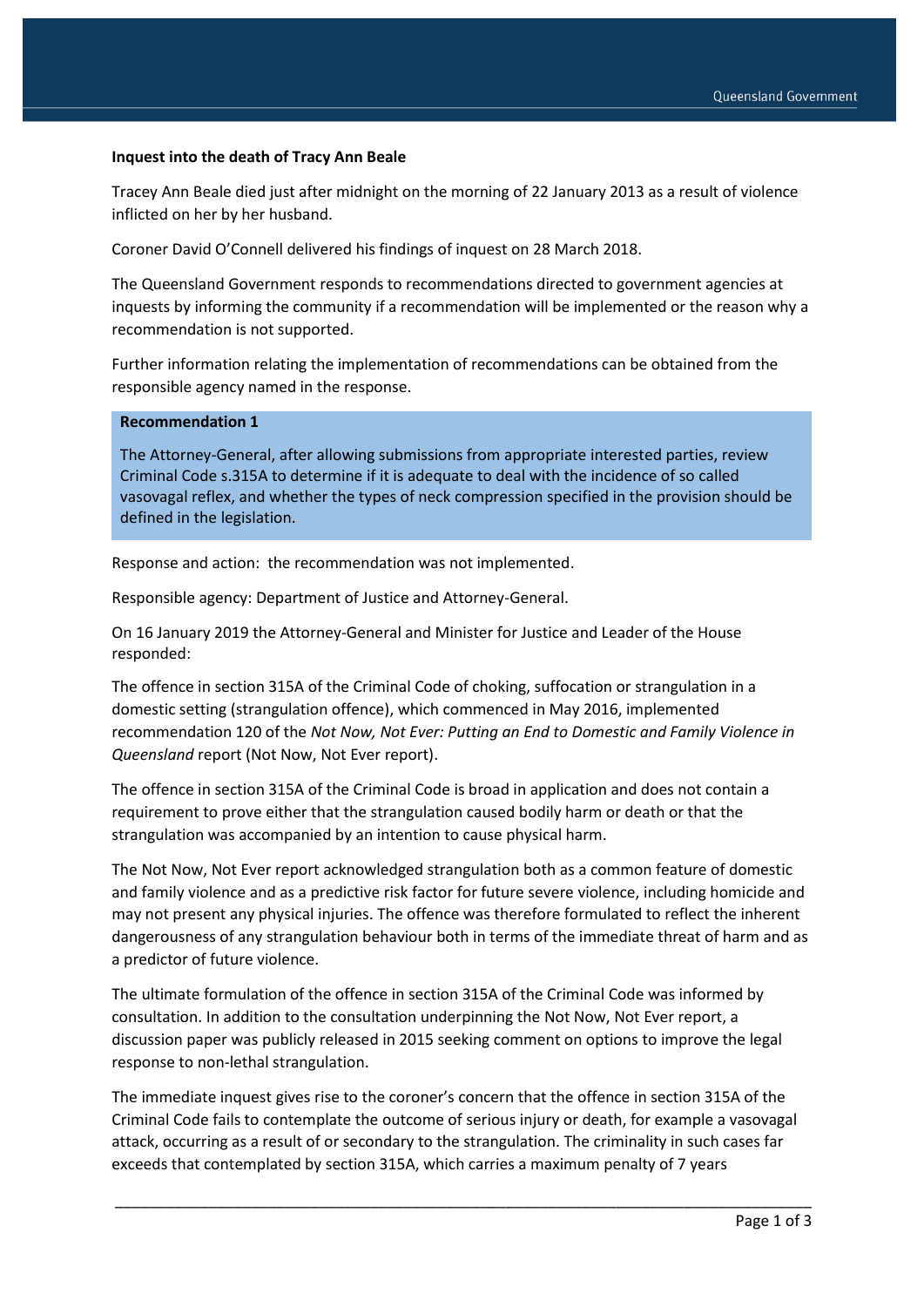imprisonment. A range of other more serious Criminal Code offences are available for instances of strangulation, choking or suffocation that result in bodily harm or death. Such offences include grievous bodily harm (14 years imprisonment), acts intended to cause grievous bodily harm (life imprisonment), manslaughter (life imprisonment) and murder (mandatory life imprisonment).

The coroner also suggests that consideration be given to whether all forms of neck compression are adequately covered by the existing offence. The terms *choke, suffocate* and *strangle* are not defined in the Criminal Code. The ordinary meaning of these words clearly contemplates the act of squeezing or constricting the neck area.

It is also important to note that these undefined terms of *choke*, *suffocate* and *strangle* have been used in the Criminal Code section 315 offence of Disabling in order to commit since inception of the Criminal Code in 1899.

Defining the terms in the Criminal Code is undesirable given the potential to unintentionally limit and exclude conduct. In Queensland, offences are generally drafted for broad and encompassing application. Terms are generally defined only when there is a need to overcome ambiguity or to deliberately limit application.

Given the above considerations, a review of the adequacy of the strangulation offence is not considered to be required at this time.

## **Recommendation 2**

The Attorney-General determine if an appropriate public awareness campaign should be conducted to educate of the dangers of neck compression (of whatsoever type) in the domestic violence setting.

Response and action: the recommendation was not implemented.

Responsible agency: Department of Justice and Attorney-General.

On 16 January 2019 the Attorney-General and Minister for Justice and Leader of the House responded:

In response to the Not Now, Not Ever report, the Queensland Government is implementing a 10 year reform program to eliminate domestic and family violence.

The reform program is underpinned by the Queensland Government's *Domestic and Family Violence Prevention Strategy 2016-2026* (the strategy), which sets the direction for government action to deliver on the Not Now, Not Ever report recommendations and to help create a Queensland free from domestic and family violence. The strategy encourages partnerships between the government, community and business to drive a significant shift in community attitudes and behaviours together.

There are a number of key initiatives being progressed as part of the strategy which aim to challenge and change cultural attitudes and behaviours that contribute to the cycle of violence, including the Queensland Government's *Domestic and Family Violence Prevention Engagement and Communication Strategy 2016-2026* (engagement and communication strategy). The focus of the engagement and communication strategy and associated advertising campaigns is on long-term behaviour change and raising awareness of domestic and family violence. Specifically, the messages aim to raise awareness of the difference forms of domestic and family violence, the early signs of an abusive relationship, and how to seek help.

\_\_\_\_\_\_\_\_\_\_\_\_\_\_\_\_\_\_\_\_\_\_\_\_\_\_\_\_\_\_\_\_\_\_\_\_\_\_\_\_\_\_\_\_\_\_\_\_\_\_\_\_\_\_\_\_\_\_\_\_\_\_\_\_\_\_\_\_\_\_\_\_\_\_\_\_\_\_\_\_\_\_